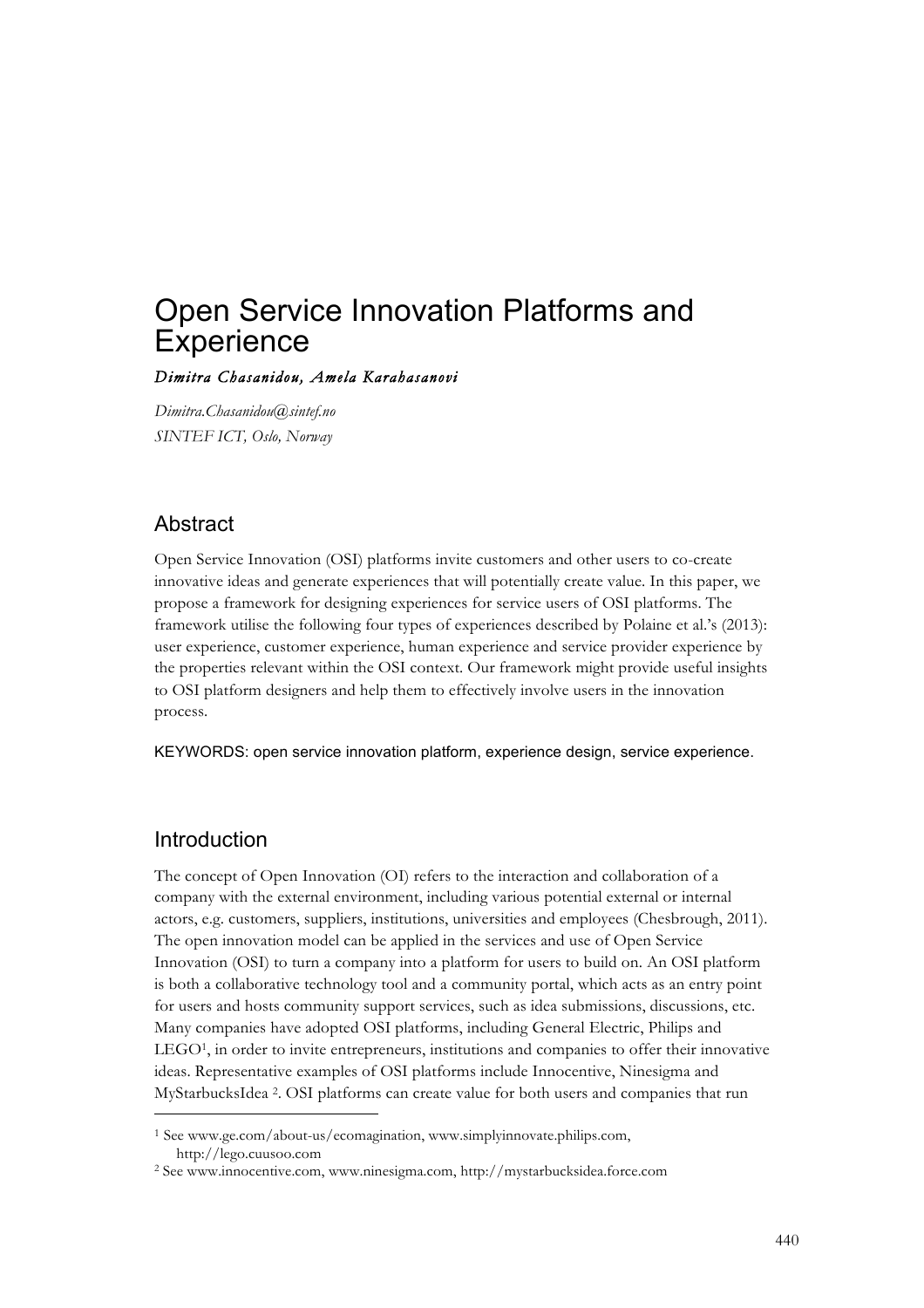the platform. The value for users could be, for example, that their contribution to innovation tasks is rewarded either monetarily or non-monetarily. The value for service providers is increasing the innovativeness of their products and deepening their relationships with customers. It is critical for designers to understand the behaviours and emotions of OSI platforms' users. This will enable including them in a collaborative design process, and might in turn lead to better services.

A service can potentially be viewed as an experience that is co-created by the users and the service organisation. Users in this context are those who utilise the OSI platform of a service-oriented company and could be customers, employees, other companies, etc. They might have different and overlapping roles. Experiences with OSI platforms have a significant impact on their usages and could inspire users to contribute innovative ideas. Designers should, therefore try to enhance the experience of the OSI platform users. The purpose of this research is to propose a framework for designing immersive experiences for users of OSI platforms. In the rest of the paper, we first describe the interrelation of OSI platforms with service and experience. We then describe four types of experiences and their design implications. Finally, we conclude and describe future work.

# Experience of Open Service Innovation Platforms

The experience with an OSI platform could be defined as *the experience of the users with a platform for open innovation.* The OSI platform preserves the characteristics of services as a "time-perishable, intangible experience performed for a customer acting in the role of a coproducer" (Fitzsimmons & Fitzsimmons, 2001, p. 4). As the experience is a very dynamic, complex and subjective phenomenon, it depends upon the perception of multiple sensory qualities of a design, interpreted through filters relating to contextual factors (Buchenau et al., 2000). In the experience of an OSI platform, users exist in dynamic relationship with other people, places and objects. Additionally, the quality of users' experience with an OSI platform may change over time as it is influenced by variations in multiple contextual factors, time pressure, social circumstances and company changes.

Figure 1 presents the interrelation of experience, OSI platform and the service. The elements of the triangle affect each other, involving the total experience of the user as a part of the system. The service utilises a platform as a communication channel with users, who experience the service though the platform. The experiential factor also affects the way that users utilise the OSI platform and perceive the service. Polaine et al. (2013) proposed considering the following four categories of experience in the context of service design: User Experience (UX), Customer Experience (CE), Service Provider Experience (SPE) and Human Experience (HE). We apply this classification in the context of OSI platform usage. In order to conceptualise OSI platform users' experience, we propose a framework based on these categories. The framework attempts to provide useful insights to OSI platform designers by examining the different roles of the users, including how they can effectively be involved in the innovation process.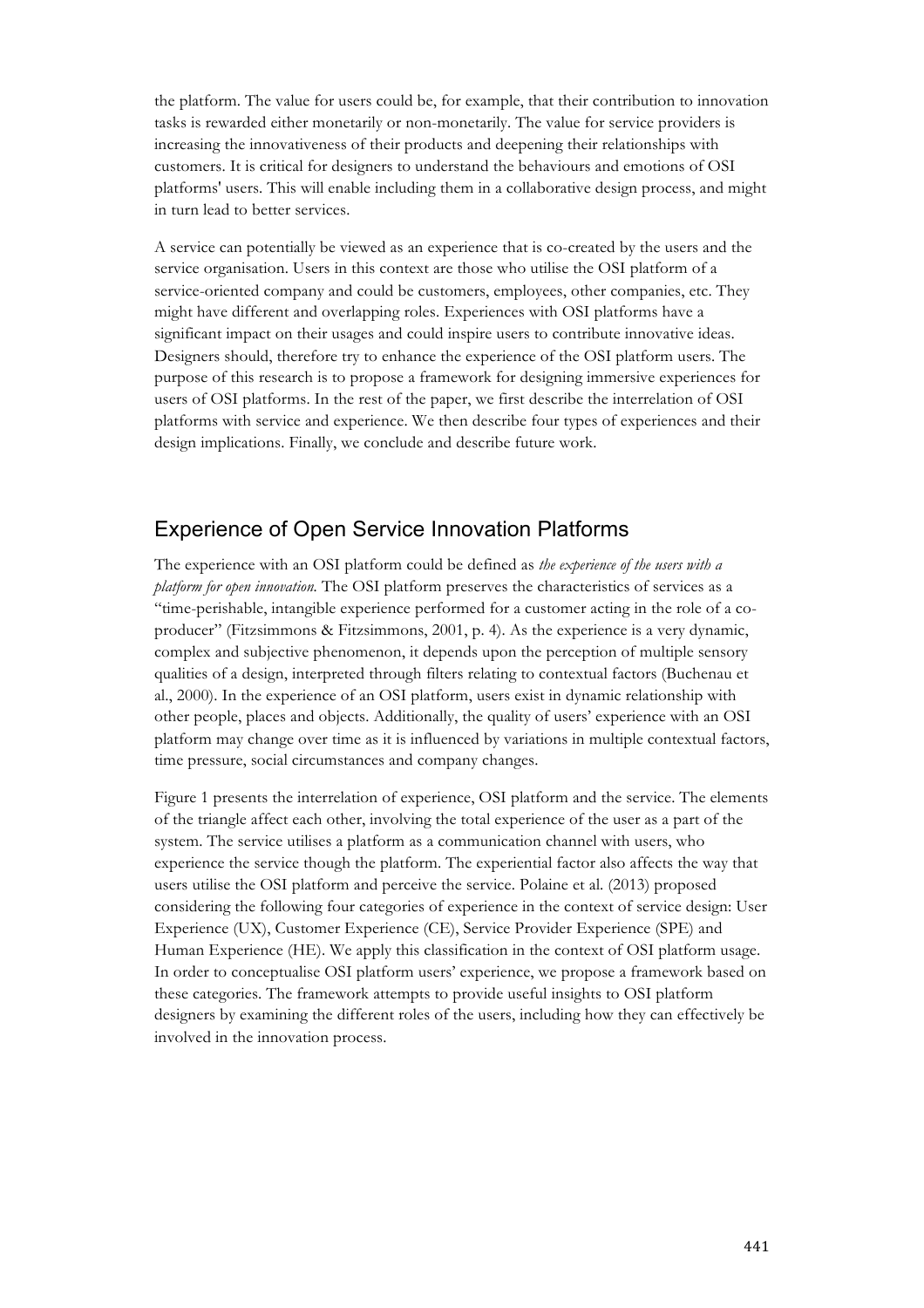

#### Figure 1: The interrelation of experience within a service company and with an OSI **platform.**

## *User Experience (UX) of OSI platforms*

In Polaine et al.'s (2013) work, the concept of UX is related mainly with task-based experiences, short time frames and interaction with nonhuman contact points. The UX concerns the experiences of the users with technology or technology-enabled services and applications within a specific context (Hassenzahl & Tractinsky, 2006). This concept could thus be applied in the context of OSI platforms. UX with OSI platforms can be seen as a combination of service experience factors and user experience factors (Olsson, 2013). In OSI platforms the characteristics that affect UX include the social navigation, the temporal experience, the multiple interaction styles and the intangibility of services (Wäljas et al., 2010). The social navigation refers to different interactions among users. These interactions can be explicit, e.g. messaging, or implicit, e.g. letting other users see their interaction behaviour, including ratings, navigation paths or purchasing data. The temporal experience refers to the fact that the service changes dynamically and evolves over time, e.g. in terms of its content, functionalities and user interface. The intangibility of services means that an OSI platform does not produce a physical product for the users.

The UX of an OSI platform is based on these four characteristics. They can therefore be used to inform design. An example of a platform with social navigation is Induct<sup>3</sup>, which provides many different types of user interaction, such as messaging, voting and following ideas.

## *Customer Experience (CE) of OSI platforms*

The CE is defined as "the sum of the task experiences involved in using a service" in Polaine et al.'s (2013, p. 134) work. Additionally, the CE could be defined as *"*the internal and subjective response of customers when they have any direct or indirect contact with a company" (Meyer & Schwager, 2007, p. 2). The design of the CE is considered important to service success and is now incorporated in many service development approaches (Clatworthy, 2012). CE is accompanied with expectations in terms of quality and value that an OSI platform should create for its users. Moreover, these expectations are set by the brand, the company that runs the platform and the previous experience of users with similar services. If the experience does not match the expectations, the users become disappointed and frustrated, and that emotional state affects the perceived quality of the platform (Polaine et al., 2013). An OSI platform enables a company to encompass all the involved users in creating the CEs.

1

<sup>3</sup> www.inductsoftware.com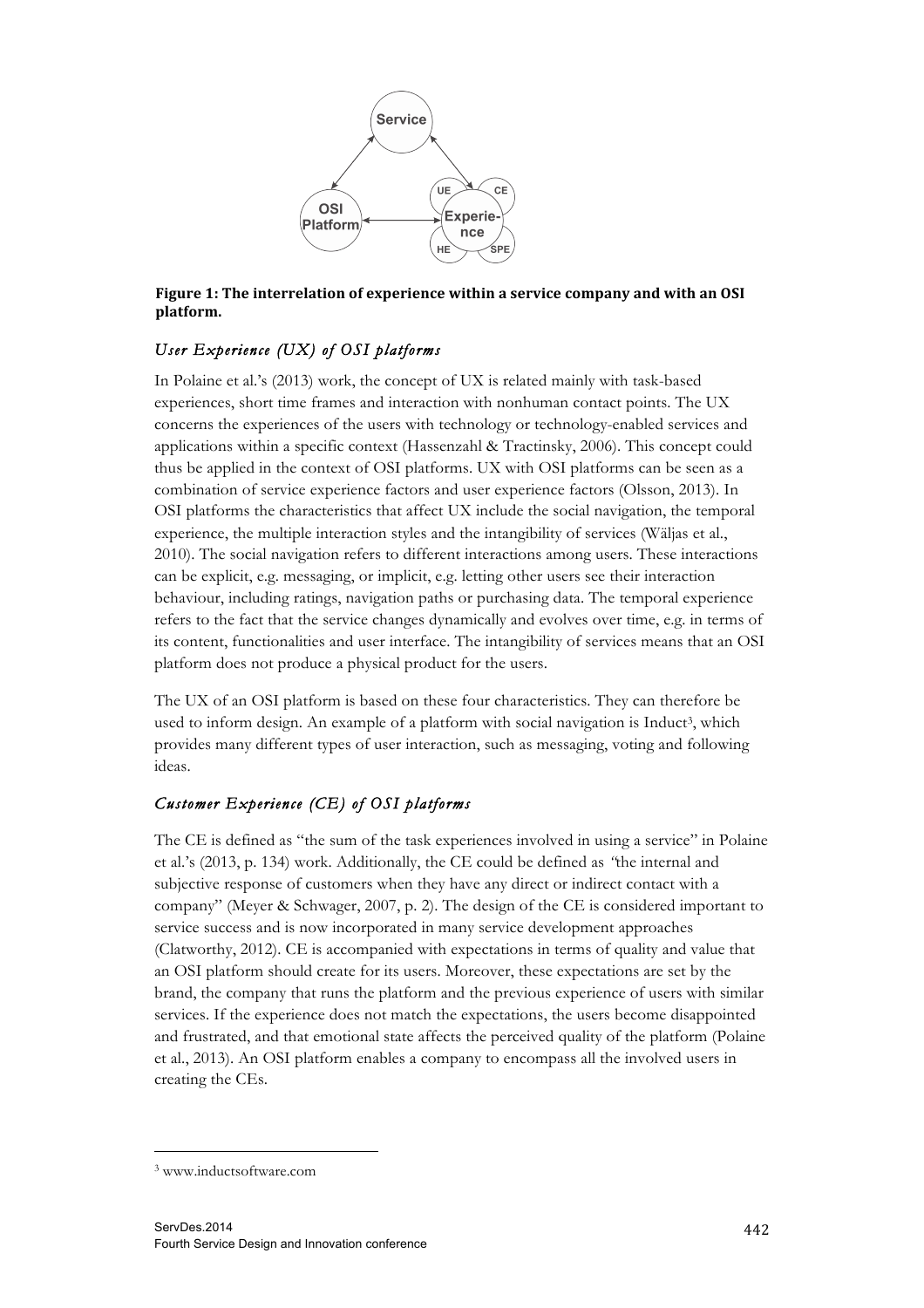Ritter and Walter (2003) suggest the importance of the following four characteristics when involving customers in the development process: mutual adaptation, mutual trust, mutual commitment and mutual relationship management. These could be used when considering how to incorporate CE into the design implementation of OSI platforms. LEGO Cuusoo is a representative example of an OSI platform where users create unique CEs, not only for themselves but for other users as well. More specifically, users submit idea projects that might be produced and the CE is enhanced by the company's brand.

#### *Human Experience (HE) of OSI platforms*

The HE contains a range of emotions, such as pride, shame, joy, embarrassment, euphoria and despair (Polaine et al., 2013). These involve both physical and cognitive events. The HE with OSI platforms might evoke rich emotions related to the users' motivation. Motivation has been described as the *"*energisation and direction of human behaviour" (Reeve, 2005, p. 6), and is thus a fundamental concept for designers seeking to understand, regulate and support human behaviour. Motzek (2007) discusses the motivation factors of open innovation that could be used by companies. These factors are similar to the general knowledge regarding motivation factors for entrepreneurs. Other studies demonstrate that users in the OSI context can be motivated by fun, reward, participation in a community and desire to innovate (Antikainen et al., 2010). Gamification refers to the use of game elements, game mechanics in a non-game context to increase motivation. We believe that gamification might enhance the HE of OSI platform users. MyStarbucksIdea is one example of an OSI platform with gamification elements. The best ideas proposed by the users are rewarded.

#### *Service Provider Experience (SPE) of OSI platforms*

In many cases, service experiences are co-produced by the customer and their interaction with a contact point (Polaine et al., 2013). The SPE can be defined as *"*the cognitive, emotional and behavioural responses that are created during the process of performing in a service role" (Parish et al., 2008, p. 221) in the context of an OSI platform. Parish et al. (2008) proposed evaluating the SPE with respect to the following two dimensions: the user's immersion and the intensity of the service role. In the context of an OSI platform, the immersion refers to the time that a user spends with the OSI platform, while the intensity of the service role refers to the amount of knowledge, skills and emotional and/or physical labour is required by a service role.

Service providers are now more aware that the creation of customer and brand experiences requires more than just service provider control. Philips provides an attractive OSI platform for users, especially industrial designers, who want to participate in the design of Philips products. The changing nature of the user-company interaction as the locus of co-creation and co-extraction of value redefines the meaning of value and the process of value creation (Prahalad & Ramaswamy, 2004). Design implications for SPE might include the immersion and intensity of the service role with respect to the simplicity and attractiveness of innovation tasks and user interface design. Furthermore, the reliability and robustness of the platform could support the user immersion in the platform.

# Conclusion

In this paper, we proposed a framework for designing experience for OSI platform users based on the experience categories proposed by Polaine et al.'s (2013). The framework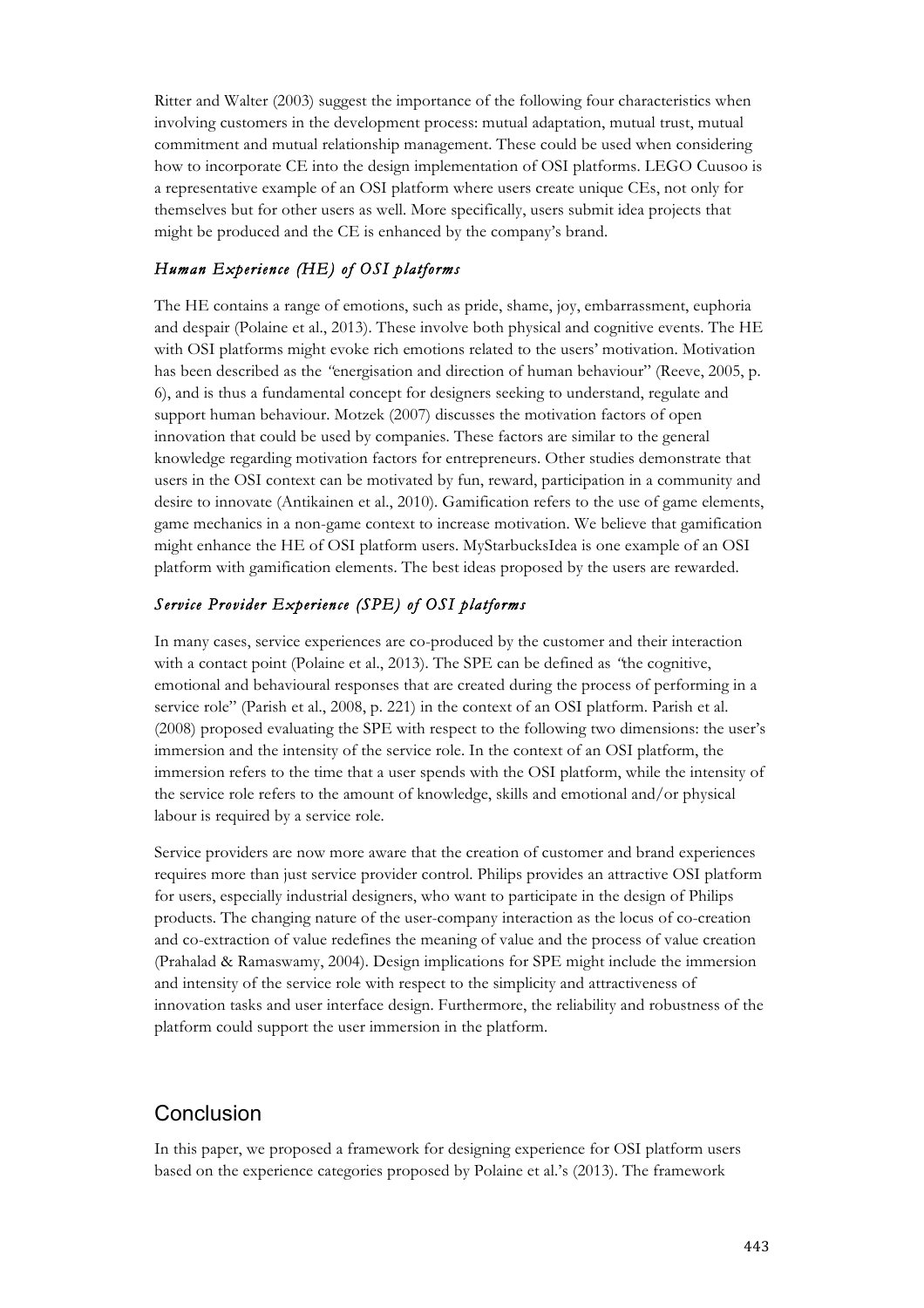attempts to provide useful insights to OSI platform designers in order to examine the different roles of the users and effectively involve them in the innovation process. Specifically, User Experience, Customer Experience, Human Experience and Service Provider Experience were discussed as they are important to consider when designing experiences for this context. This framework attempts to create immersive experiences for users that are expected to contribute with innovative ideas. It might be useful for designers of OSI platforms as well.

As companies are beginning to consider user innovation as a strategic asset for developing new ideas for innovation and support in the innovation development process, designing better experiences for users of OSI platforms is an increasingly important priority. The presented framework can be seen as a 'rule of thumb' and a useful foundation for the reader to build on. Future research includes the evaluation of the design framework described herein in case studies and development of guidelines for design of OSI platforms.

# Acknowledgements

This research is funded by the Norwegian Research Council through the Center for Service Innovation.

## References

- Antikainen, M., Ahonen, M. & Mäkipää, M., (2010). Motivating and supporting collaboration in open innovation. *European Journal of Innovation Management*, 13(1), 100-119.
- Buchenau, M., Francisco, I.S., & Suri, J.F., (2000). Experience Prototyping. *Conference on Designing interactive systems: processes, practices, methods, and techniques*. Vancouver, Canada.
- Chesbrough, H. (2011). *Open Services Innovation*. New York: Wiley.
- Clatworthy, S. (2012). Bridging the gap between brand strategy and customer experience. *Managing Service Quality*, 22(2), 108-127.
- Fitzsimmons, J.A., & Fitzsimmons, M.J. (2001). *Service Management: Operations, Strategy, and Information Technology*, New York, NY: McGraw-Hill.
- Hassenzahl, M., & Tractinsky, N. (2006). User Experience a Research Agenda. *Behaviour and Information Technology*, 25(2), 91-97.
- Meyer, C., & Schwager, A. (2007). Understanding Customer Experience. *Harvard Business Review*, 85(2), 116-126.
- Motzek, R. (2007). *Motivation in Open Innovation: An Exploratory Study on User Innovators*. Saarbücken: VDM Verlag.
- Parish, J.T., Berry, L.L., & Shun Yin Lam (2008). The Effect of the Servicescape on Service Workers. *Journal of Service Research*, 10(3), 220-238.
- Polaine, A., Løvlie, L., & Reason, B. (2013). *Service design: from insight to implementation*, New York: Rosenfeld Media.
- Prahalad, C.K., & Ramaswamy, V. (2004). Co-creation experiences: The next practice in value creation. *Journal of Interactive Marketing*, 18(3), 5-14.
- Reeve, J. (2005). *Understanding motivation and emotion*. Orlando, FL: Harcourt College Publishers.
- Ritter, T. & Walter, A., (2003). Relationship-specific antecedents of customer involvement in new product development. *International Journal of Technology Management*, 26(5/6), 482.